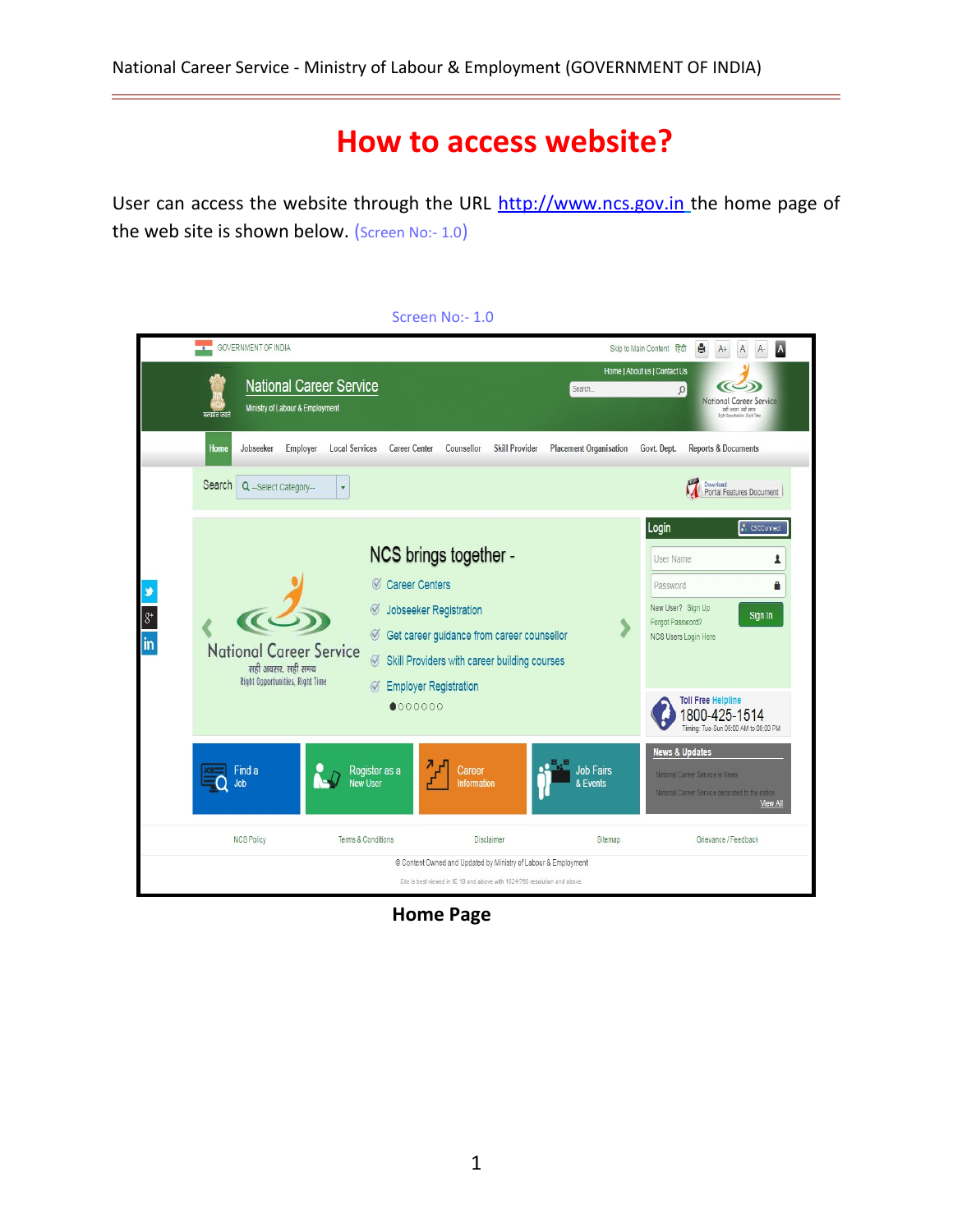## **Job seeker**

Jobseekar is a Primary menu of the home page. Which appeared beside the "Home" primary menu. (Screen No:- 1.1)



User clicks on "Job seeker" primary menu. Login section is appeared at the page. Screen is mentioned in below. (Screen No:- 1.2)

| Home | Jobseeker                                                           | <b>Employer</b> | <b>Local Services</b>                                                              | <b>Career Center</b> | Counsellor | <b>Skill Provider</b> | <b>Placement Organisation</b> | Govt. Dept.                                                                                     | <b>Reports &amp; Documents</b> |
|------|---------------------------------------------------------------------|-----------------|------------------------------------------------------------------------------------|----------------------|------------|-----------------------|-------------------------------|-------------------------------------------------------------------------------------------------|--------------------------------|
|      | options.<br><b>Find Career Center</b><br><b>Find Skill Provider</b> |                 | Explore a wide range of career<br><b>Find Career Counsellor</b><br>Find Local Help |                      |            |                       |                               | Login<br>User Name<br>Password<br>New User? Sign Up<br>Forgot Password?<br>NCS Users Login Here | CSCConnect<br>Sign In          |

## Screen No:- 1.2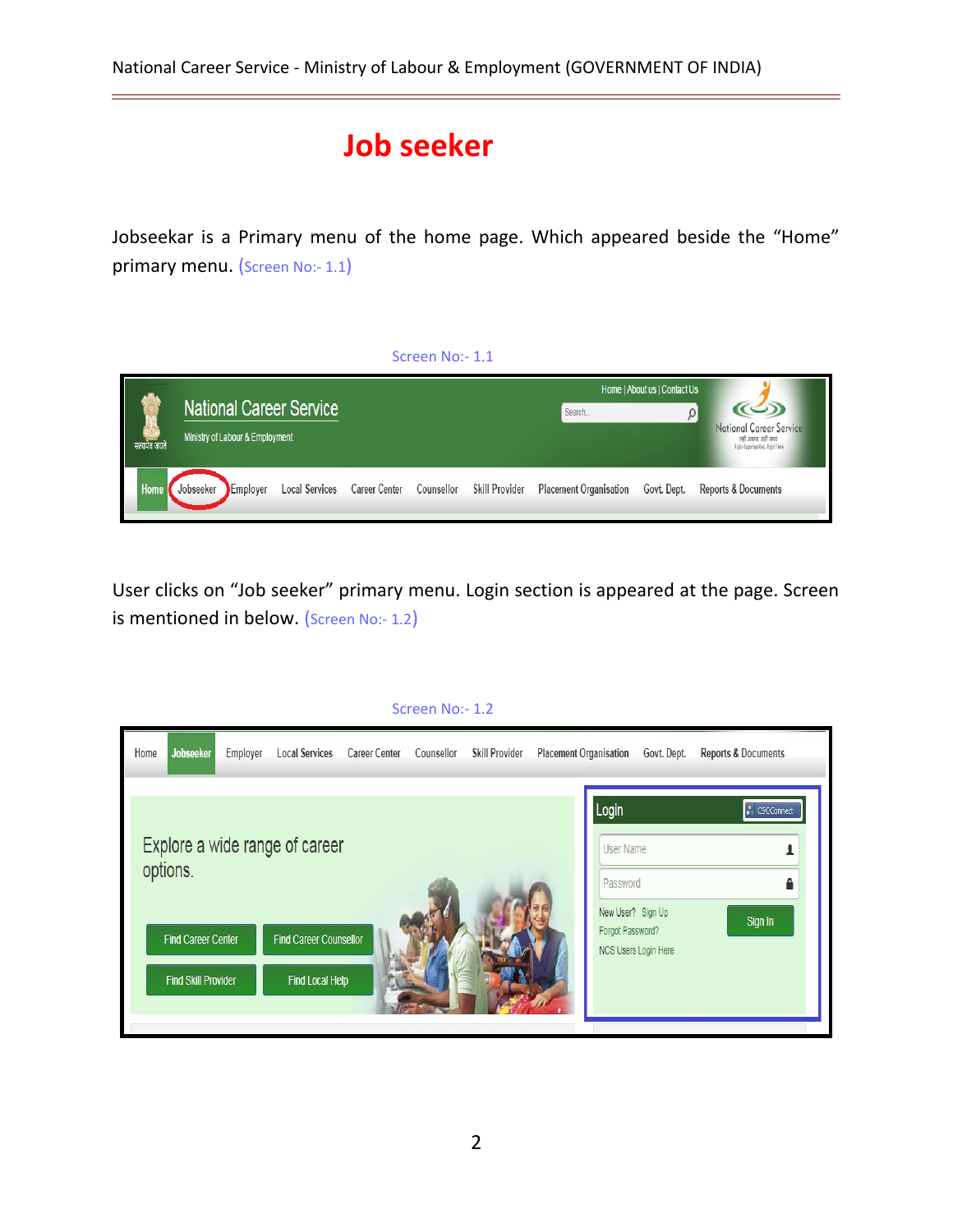Jobseeker can registered once by mentioned in below screen. There appearing a "Sign Up" link. (Screen No:- 1.3)



While user clicks on "Sign Up" link then "Registration" page is appearing.

At the registration page having a "Register As" drop down. User can choose the value as "Jobseeker". (Screen No:- 1.4)

| Screen No:- 1.4   |                                                  |                                                                                |                    |                      |  |
|-------------------|--------------------------------------------------|--------------------------------------------------------------------------------|--------------------|----------------------|--|
| Registration      |                                                  |                                                                                |                    |                      |  |
|                   | Register As*                                     | --Select--<br>-Select-<br>Jobseeker<br><b>Employer</b>                         | v                  |                      |  |
| <b>NCS Policy</b> | Terms & Conditions                               | <b>Local Services</b><br>Household User<br><b>Skill Provider</b><br>Counsellor | Sitemap            | Grievance / Feedback |  |
|                   | © Content Owned and<br>Site is best viewed in IB | Placement Organisation<br>Government Department<br>Version - 3.5               | bloyment<br>above. |                      |  |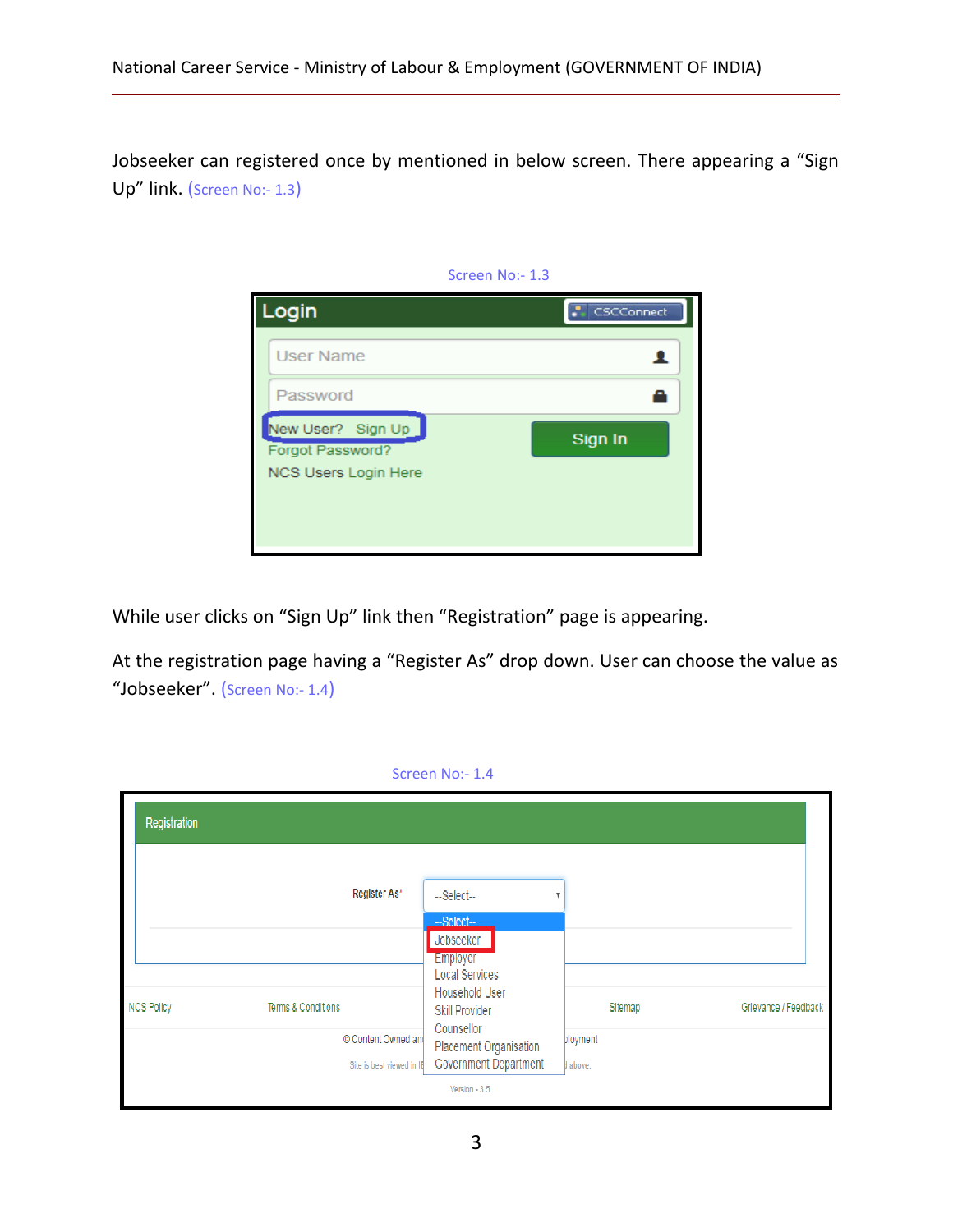Selection of "Jobseeker" value then page is Registration page is appearing in front of User.

At registration page having three options as "None", "Employment Exchange" and "Skill Providing Institute". (Screen No:- 1.5)

| Screen No:- 1.5                |                                                              |  |  |  |  |
|--------------------------------|--------------------------------------------------------------|--|--|--|--|
| Registration                   |                                                              |  |  |  |  |
| Register As*                   | Jobseeker<br>▼                                               |  |  |  |  |
| <b>Already Registered With</b> | None Employment Exchange<br><b>Skill Providing Institute</b> |  |  |  |  |
| First Name*                    |                                                              |  |  |  |  |
| <b>Middle Name</b>             |                                                              |  |  |  |  |
| <b>Last Name</b>               |                                                              |  |  |  |  |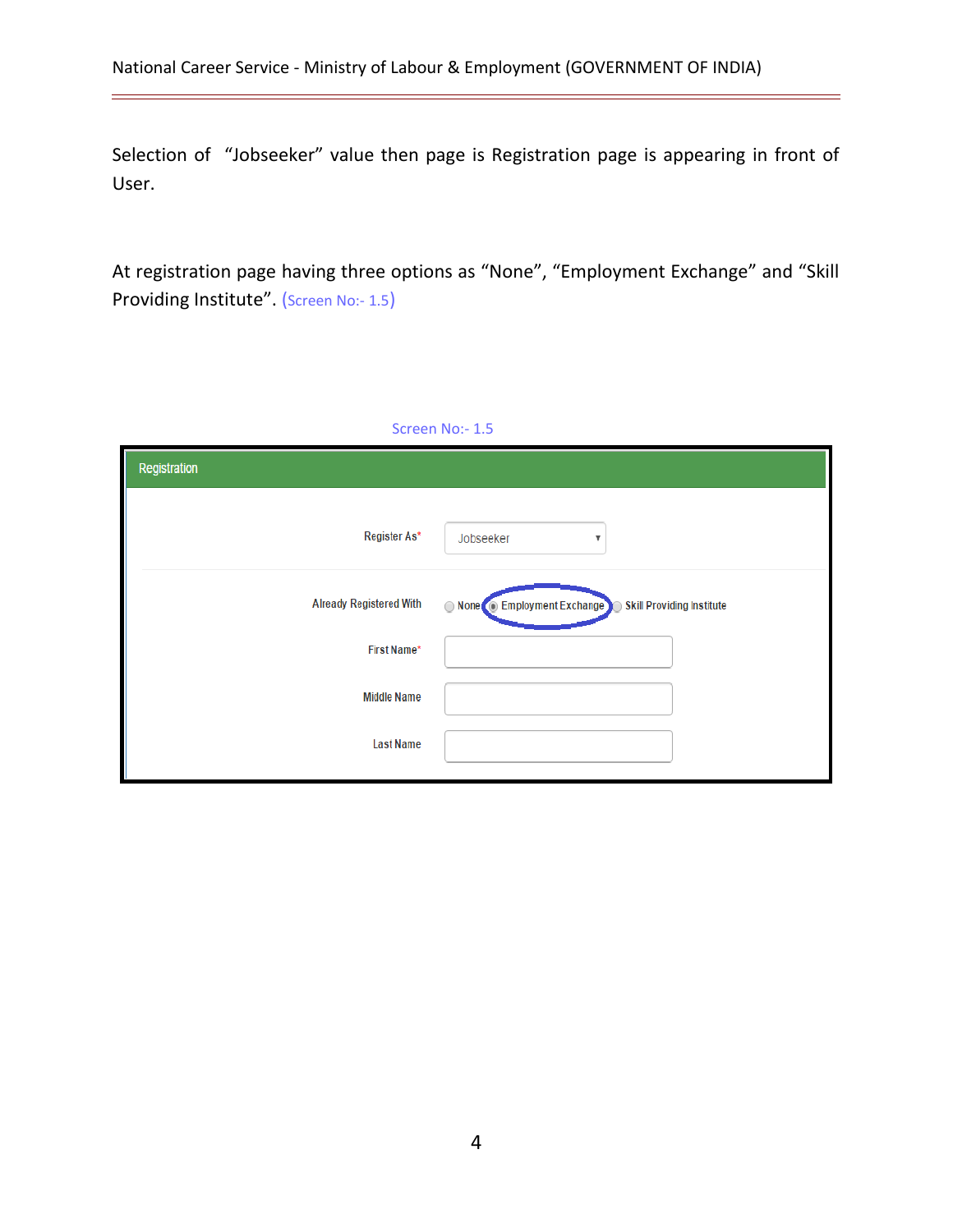By user, select the "Employment Exchange" option then below screen is appearing. (Screen No:- 1.6)

|                               | <b>PCLEELL MO:- T'D</b>            |                                                                           |  |
|-------------------------------|------------------------------------|---------------------------------------------------------------------------|--|
| Already Registered With*      | Employment Exchange                | $\boldsymbol{\mathrm{v}}$                                                 |  |
| State*                        | --Select--                         | ۷                                                                         |  |
| District*                     | --Select--                         | v                                                                         |  |
| Employer Exchange/Institute * | --Select--                         | v                                                                         |  |
| <b>Registration Number*</b>   |                                    |                                                                           |  |
| First Name*                   | <b>First Name</b>                  |                                                                           |  |
| Date of Birth *               | Select from calendar               | iii                                                                       |  |
| Enter Security Code*          | 512                                | $\tilde{\mathbf{c}}$<br>ReCAPTCHA <sup>TH</sup><br>$\frac{1}{\mathbf{0}}$ |  |
|                               | Type the text                      | Privacy & Terms                                                           |  |
|                               | <b>New Registration</b><br>Proceed |                                                                           |  |

## Screen No:- 1.6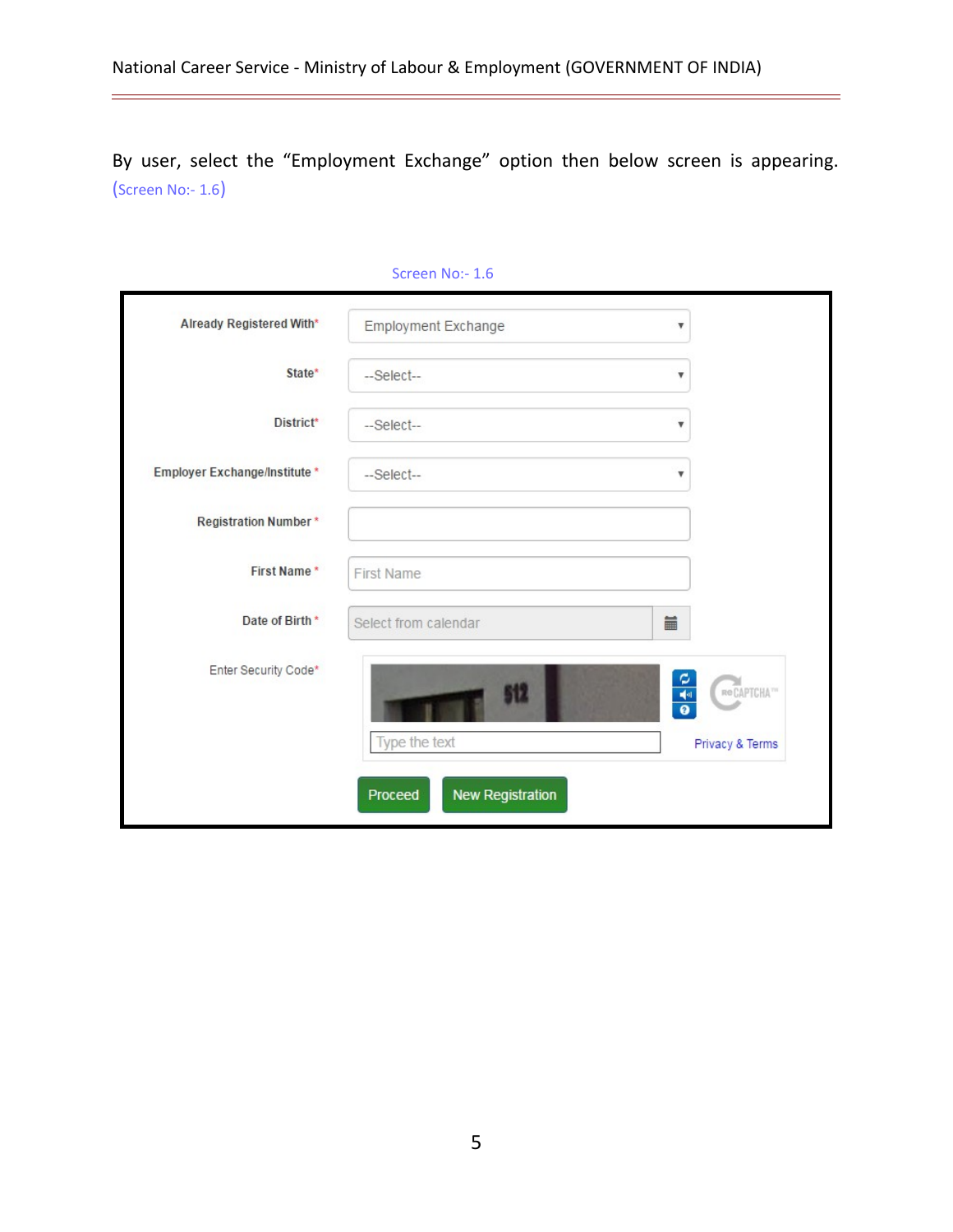Above screen having all mandatory fields, these are:

- **Already Registered With:-** Value shown, user already registered with Employment Exchange
- **State:-** Values are shown all states of INDIA
- **District:-** Values are shown all districts of selected STATE
- **Employer Exchange/Institute:-** Values are shown the location of Exchange/Institute
- **Registration Number :-** User enter here his/her registration number
- **First Name :-** User enter here his/her first name
- **Date ob Birth :-** User select here his/her date of birth from Calendar
- **Enter Security Code :-** User enter security code which appeared as a Image format